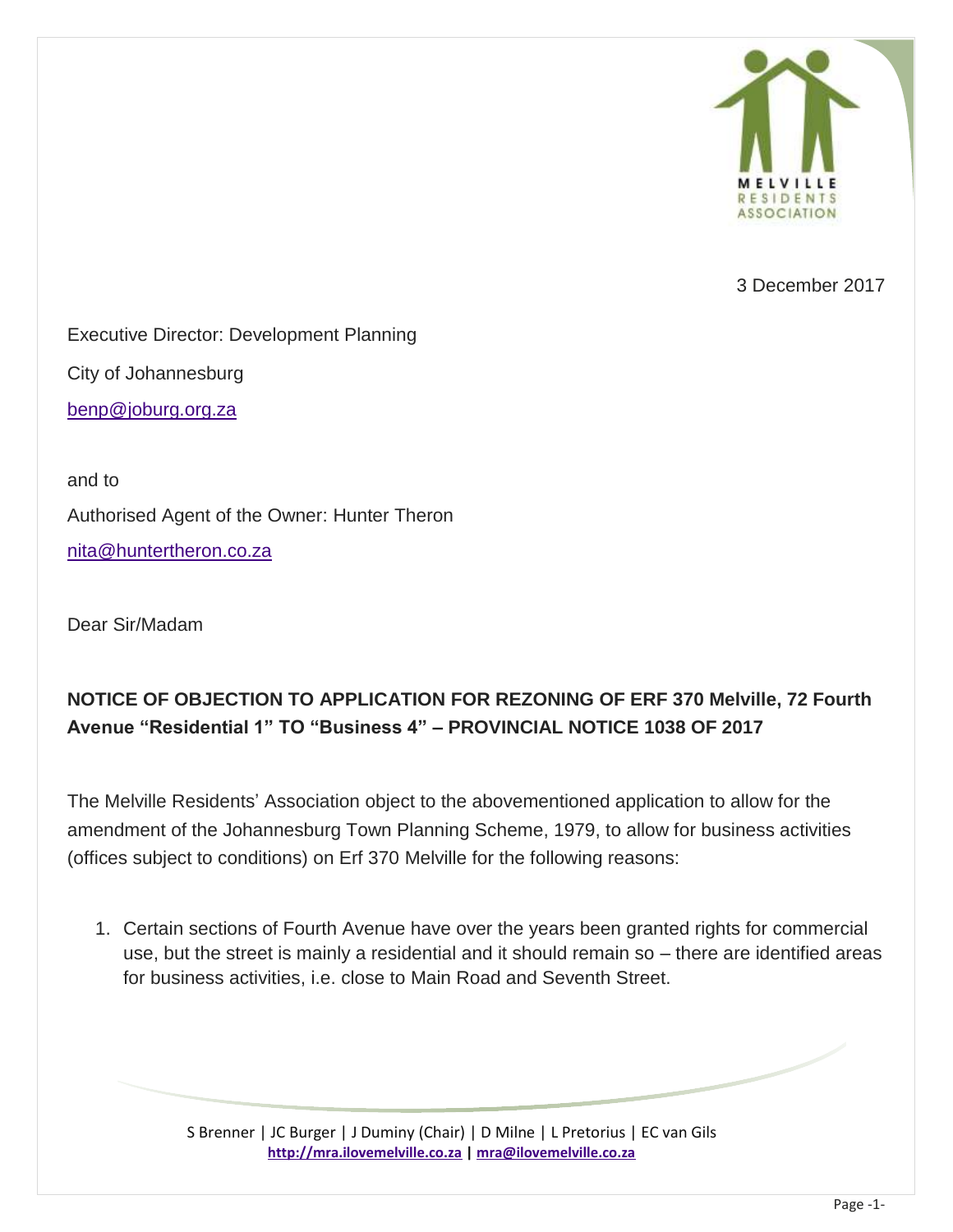

- 2. The Village character of Melville will be destroyed should more businesses encroach on the residential erven of the neighbourhood.
- 3. It does not make sense to amend the town planning scheme by rezoning current residential erven to allow for more business activities (whether offices, restaurants or even canteens which could be options under a Business 4 zoning) while there are vacant premises zoned for business use in the areas. The area is saturated with restaurants – some opening and closing within a few months, because of this fact. Others opening and operating illegally without the required licences. It is noted, specifically on Form D – Zoning Info Rezoning that the Permissible Land Uses under the Proposed rights include "Offices, restaurant and canteen", while under Land Uses Specifically excluded "Offices" are indicated. This it is assumed that the premises will be used for either a restaurant and or a canteen.
- 4. The property is adjacent to and surrounded by mainly residential dwellings and across the road on the opposite corner there are two restaurants.
- 5. Reference to 27 Boxes, which is located one erf away to the east, as a "mall" is misleading – this is a specific venture which is under pressure to maintain its special character as a space in the community which includes an open area (it was developed on a municipal park) and was created as a space for the local community to showcase their art, crafts, etc. It is not a "mall" in the generally accepted meaning of the word.
- 6. It is indicated that the property is currently used as offices while it is zoned Residential 1. It is uncertain whether there is a special consent for this purpose. Thus, as is the case with Erf 298 which belongs to the same owner and which is the subject of a simultaneous rezoning application, the statement that the proposed land use will be a further extension of the economic activities in the area, is not true as a business in the form of offices is already being run from the premises.

S Brenner | JC Burger | J Duminy (Chair) | D Milne | L Pretorius | EC van Gils **[http://mra.ilovemelville.co.za](http://mra.ilovemelville.co.za/) [| mra@ilovemelville.co.za](mailto:mra@ilovemelville.co.za)**